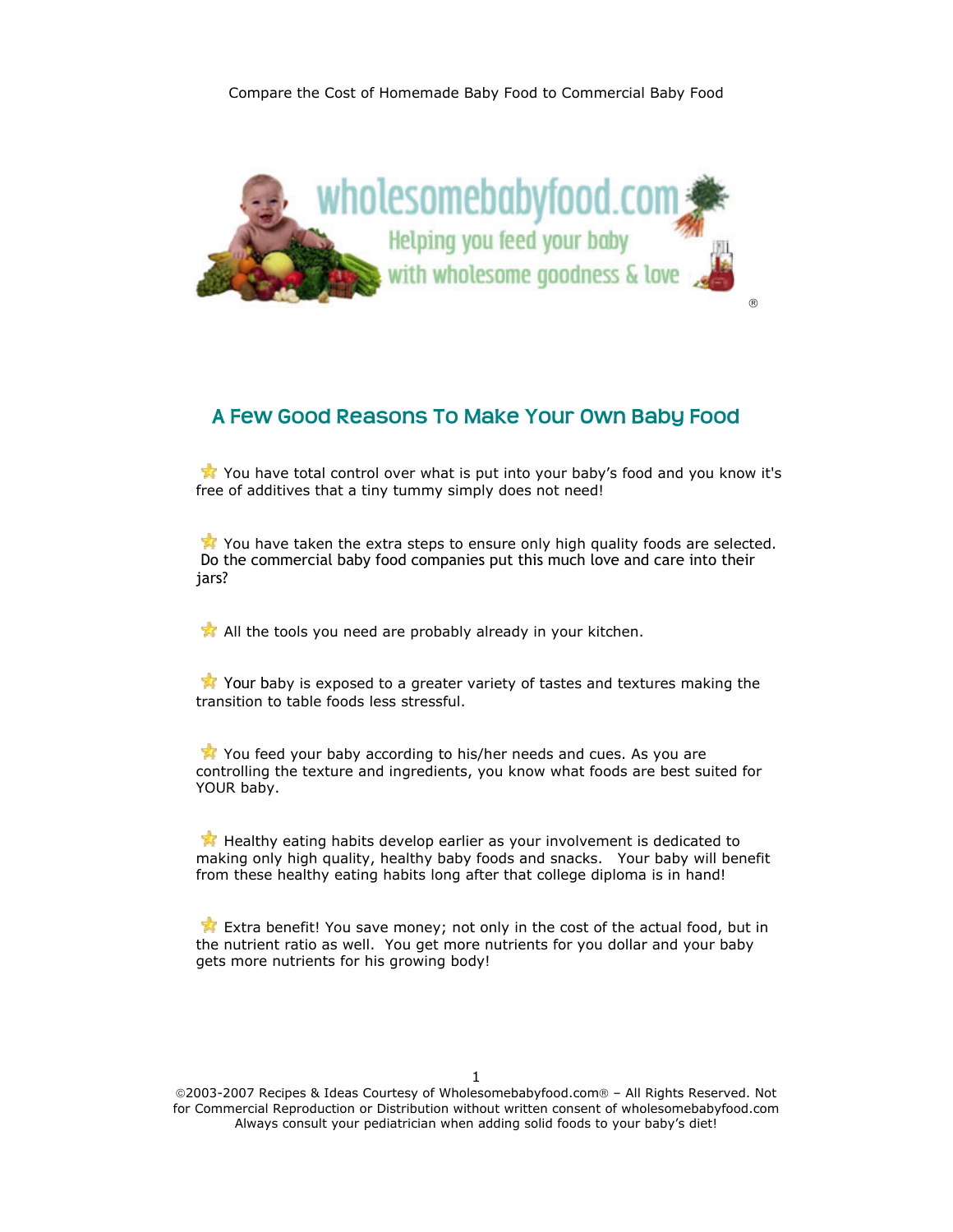

## **Cost Comparison**

One of the most commonly asked questions is "Is it worth it to make my own baby food when the jars are so c onvenient? The jars aren't really THAT expensive are they?"

The cost benefits are just another bonus of Making Your Own Baby Food that adds to the Nutritional and Health Benefits!

This is specifically true as baby moves to "Stage 2-3, or Toddler Meals" commercial foods. Stage 1 foods seldom have fillers however the advanced line of baby foods contains starchy fillers and other ingredients that are not of any nutritional value.

For more information on this, please read: Cheating Babies - Nutritional Quality & Cost of Commercial Baby Foods at http://www.cspinet.org/reports/cheat1.html

We have prepared a crude chart, without fancy statistics or graphs, to give you an idea of what the monetary cost savings may be. The prices below are reflective of the Southern New England - USA market; non-Organic produce. Prices vary and your savings may vary from a just a few pennies to \$.10 or more!

Remember that the cost savings is an additional benefit; beginning good healthy eating habits early and knowing exactly what is going into your baby's tummy is really priceless!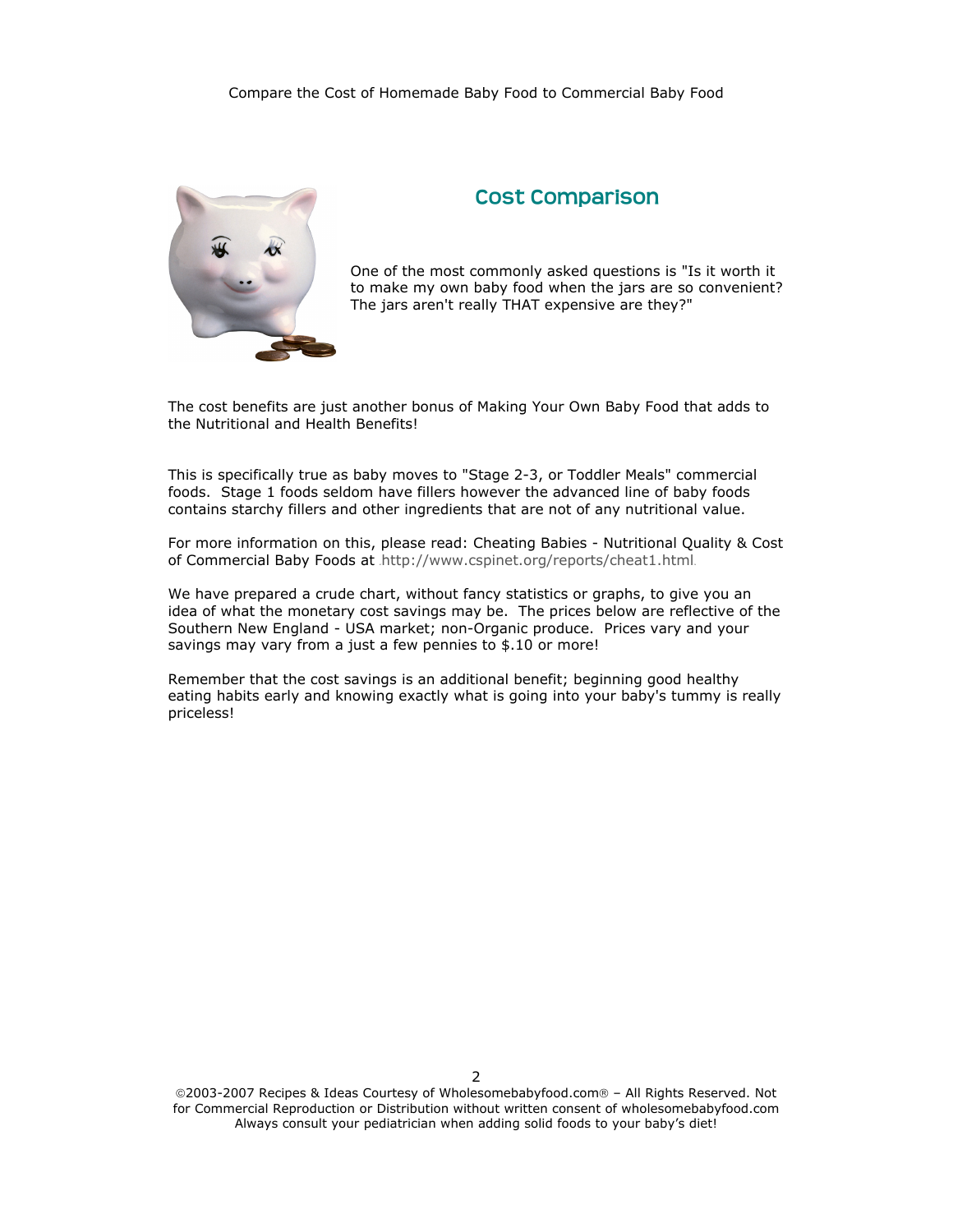## **Cost Comparison Chart**

| Food                            | <b>Brand</b>                                     | <b>Brand</b>                                          | <b>Brand</b>                                                                           | <b>Brand</b>                                                                              |
|---------------------------------|--------------------------------------------------|-------------------------------------------------------|----------------------------------------------------------------------------------------|-------------------------------------------------------------------------------------------|
| <b>Fruit or Veggie</b>          | Gerber 2.5oz<br>Jar                              | <b>Beechnut 2.5oz</b><br>Jar                          | Earth's Best 4oz Ice Tray 12 oz.<br>Jar                                                |                                                                                           |
|                                 |                                                  |                                                       |                                                                                        |                                                                                           |
| <b>Peas</b>                     | \$.59 per jar                                    | $$.59$ per jar                                        | \$.69 per jar<br>divided by 2.5oz divided by 2.5oz divided by 4oz = $\log$ frozen peas | \$.89 per 16oz<br>divided by $24oz =$<br>(2 Ice Trays)                                    |
|                                 | \$.23 per ounce                                  | $$.23$ per ounce                                      | $$.17$ per ounce                                                                       | $$.04$ per ounce                                                                          |
| <b>Bananas</b>                  | \$.59 per jar<br>divided by 2.5oz                | $$.59$ per jar                                        | $$.69$ per jar                                                                         | $$.47$ per lb<br>divided by 2.5oz divided by $4oz =$ divided by $36oz =$<br>(3 Ice Trays) |
|                                 | \$.23 per ounce                                  | $$.23$ per ounce                                      | $$.17$ per ounce                                                                       | $$.01$ per ounce                                                                          |
| <b>Sweet</b><br><b>Potatoes</b> | \$.59 per jar<br>divided by 2.5oz                | $$.59$ per jar<br>divided by 2.5oz divided by $4oz =$ | $$.69$ per jar                                                                         | $$.89$ per pound $(3)$<br>sweet potatoes)<br>divided by $24oz =$<br>(2 Ice Trays)         |
|                                 | $$.23$ per ounce                                 | $$.23$ per ounce                                      | $$.17$ per ounce                                                                       | $$.04$ per ounce                                                                          |
| <b>Applesauce</b>               | \$.59 per jar<br>divided by 2.5oz divided by 4oz | $$.59$ per jar                                        | $$.69$ per jar<br>divided by $4oz =$ Macintosh                                         | $$.99$ per pound $(5)$<br>apples) divided<br>by $36oz =$<br>(3 Ice Trays)                 |
|                                 | \$.23 per ounce                                  | $$.23$ per ounce                                      | $$.17$ per ounce                                                                       | $$.03$ per ounce                                                                          |
|                                 |                                                  |                                                       |                                                                                        |                                                                                           |

©2003-2007 Recipes & Ideas Courtesy of Wholesomebabyfood.com® – All Rights Reserved. Not for Commercial Reproduction or Distribution without written consent of wholesomebabyfood.com Always consult your pediatrician when adding solid foods to your baby's diet!